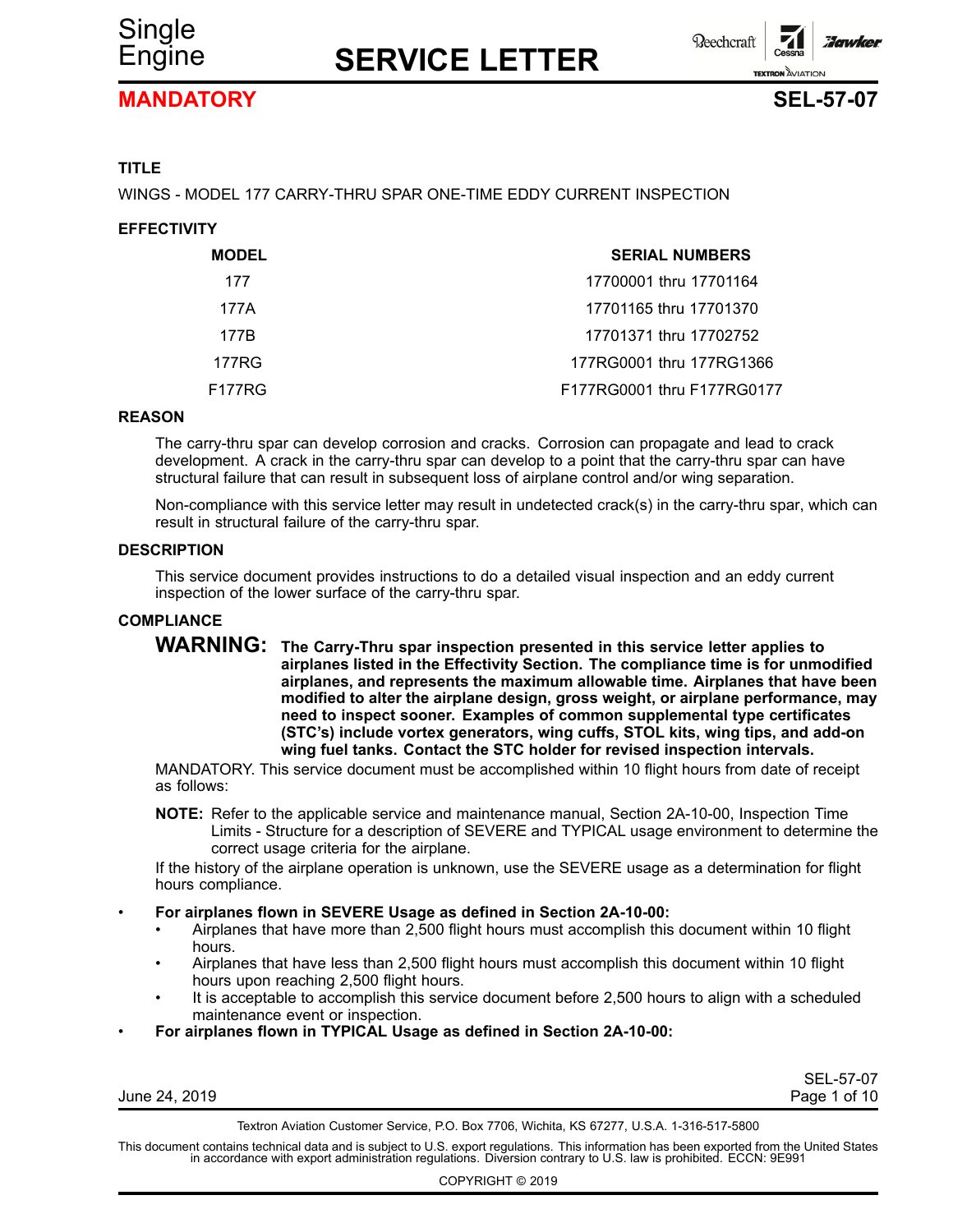

**TEXTRON AVIATION** 

# **MANDATORY SEL-57-07**

Single

- • Airplanes that have more than 15,000 flight hours must accomplish this document within 10 flight hours.
- • Airplanes that have less than 15,000 flight hours must accomplish this document within 10 flight hours upon reaching 15,000 flight hours.
- • It is acceptable to accomplish this service document before 15,000 flight hours to align with <sup>a</sup> scheduled maintenance event or inspection.

A service document published by Textron Aviation may be recorded as *completed* in an aircraft log only when the following requirements are satisfied:

- 1) The mechanic must complete all of the instructions in the service document, including the intent therein.
- 2) The mechanic must correctly use and install all applicable parts supplied with the service document kit. Only with written authorization from Textron Aviation can substitute parts or rebuilt parts be used to replace new parts.
- 3) The mechanic or airplane owner must use the technical data in the service document only as approved and published.
- 4) The mechanic or airplane owner must apply the information in the service document only to aircraft serial numbers identified in the *Effectivity* section of the document.
- 5) The mechanic or airplane owner must use maintenance practices that are identified as acceptable standard practices in the aviation industry and governmental regulations.

No individual or corporate organization other than Textron Aviation is authorized to make or apply any changes to <sup>a</sup> Textron Aviation-issued service document or flight manual supplement without prior written consent from Textron Aviation.

Textron Aviation is not responsible for the quality of maintenance performed to comply with this document, unless the maintenance is accomplished at <sup>a</sup> Textron Aviation-owned Service Center.

### **CONSUMABLE MATERIAL**

You must use the consumable materials that follow, or their equivalent, to complete this service document.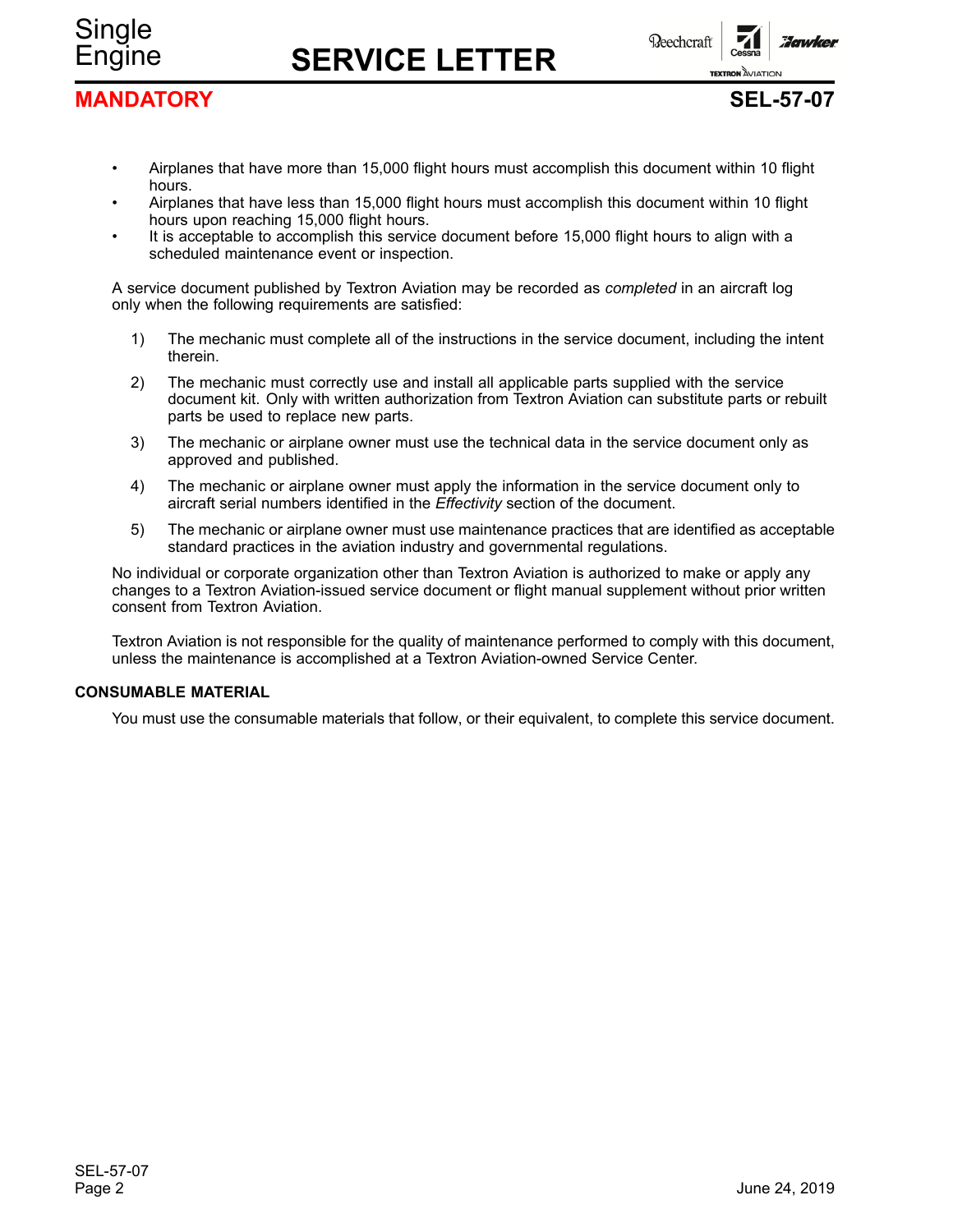# Single

# Engine **SERVICE LETTER**

**Beechcraft** 'Jawker **TEXTRON** AVIATION

# **MANDATORY SEL-57-07**

| <b>NAME</b>                                                                    | <b>NUMBER</b>                             | <b>MANUFACTURER</b>                                                                         | <b>USE</b>                                                                      |
|--------------------------------------------------------------------------------|-------------------------------------------|---------------------------------------------------------------------------------------------|---------------------------------------------------------------------------------|
| Cor-Ban 23                                                                     | COR-BAN-23<br>(U074098) (12oz<br>aerosol) | <b>Textron Aviation Parts Distribution</b><br>7121 Southwest Boulevard<br>Wichita, KS 67215 | Corrosion Inhibiting<br>Compound coating                                        |
| Formit-18 Fan                                                                  | Formit-18                                 | <b>Textron Aviation Parts Distribution</b>                                                  | Nozzle for Cor-Ban 23<br>application                                            |
| Primer                                                                         |                                           | Corrosion Resistant K000574 (2oz Kit) Textron Aviation Parts Distribution                   | Preferred corrosion resistant<br>epoxy primer                                   |
| Treatment                                                                      | 1132 Touch n<br>Prep Pen)                 | Color Chemical Film 1445846 (Alodine Textron Aviation Parts Distribution                    | To prepare aluminum surface<br>for intermediate primer.                         |
| Methyl Propyl Ketone TT-I-735                                                  |                                           | <b>Commercially Available</b>                                                               | Cleaning solvent for<br>Corban Corrosion Inhibiting<br>Compound.                |
| <b>Isopropyl Alcohol</b>                                                       | <b>TT-I-735</b>                           | <b>Commercially Available</b>                                                               | Type I Cleaning Solvent for<br>surface cleaning prior to<br>painting            |
| Aluminum oxide<br>paper or cloth (high<br>purity) - 180 and 220<br>or 320 grit |                                           | <b>Commercially Available</b>                                                               | To remove paint before<br>inspection and surface<br>preparation before painting |
| <b>Extreme Simple</b><br>Green Aircraft and<br><b>Precision Cleaner</b>        |                                           | <b>Commercially Available</b>                                                               | To be used for cleaning soiled<br>surface                                       |

**CAUTION:** Do not use any other Simple Green products other than Extreme Simple Green as some have been found to be corrosive.

**NOTE:** Textron Aviation has also tested and approved Cor-Ban 35 and ARDROX AV-8. These products may be used in place of Cor-Ban 23 at the owners discretion.

#### **TOOLING**

| <b>NAME</b>                                    | <b>NUMBER</b> | <b>MANUFACTURER</b>                                                                                                                                                                                      | <b>USE</b>                                                          |
|------------------------------------------------|---------------|----------------------------------------------------------------------------------------------------------------------------------------------------------------------------------------------------------|---------------------------------------------------------------------|
| 10X Magnifying<br>Lense                        |               | <b>Commercially Available</b>                                                                                                                                                                            | For detailed visual inspection<br>of carry-thru spar.               |
| <b>Eddy Current</b><br>Inspection<br>Equipment |               | Nondestructive Inspection Methods<br>and Requirements, Document<br>2A-13-01 found in Section 2A<br><b>Supplemental Inspection Documents</b><br>in the appropriate Model Service or<br>Maintenance Manual | For Eddy Current inspection<br>of carry-thru spar lower<br>surface. |

#### **REFERENCES**

Cessna Model 177 (1968-1978) Service Manual

Cessna Model 177RG (1971-1975) Maintenance Manual

Cessna Model 177RG Series (1976-1978) Service Manual

Inspection Time Limits - Structure, Section 2A-10-00 found in Section 2A Supplemental Inspection Documents in the appropriate Model Service or Maintenance Manual,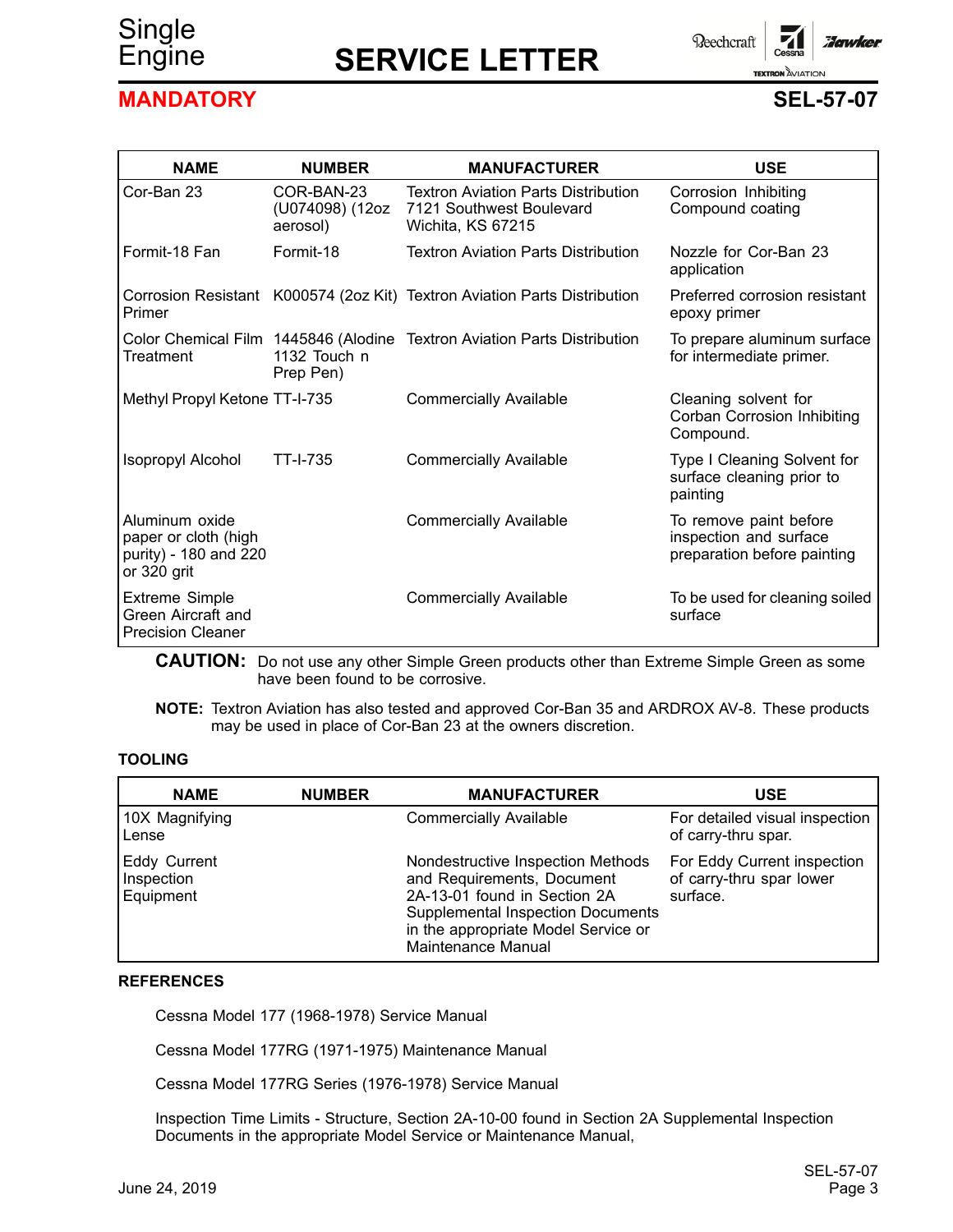**Beechcraft** 

## **MANDATORY SEL-57-07**

Single

**TEXTRON** AVIATION

**Floruske** 

Nondestructive Inspection Methods and Requirements, Document 2A-13-01 found in Section 2A Supplemental Inspection Documents in the appropriate Model Service or Maintenance Manual

**NOTE:** To make sure all publications used are complete and current. Refer to www.txtavsupport.com.

#### **PUBLICATIONS AFFECTED**

None

#### **ACCOMPLISHMENT INSTRUCTIONS**

- 1. Prepare the airplane for maintenance.
	- A. Make sure that the airplane is electrically grounded.
	- B. Make sure that all switches are in the OFF/NORM position.
	- C. Disconnect electrical power from the airplane.
		- (1) Disconnect external electrical power.
		- (2) Disconnect the airplane battery.
	- D. Attach maintenance warning tags to the battery and external power receptacle that have **"DO NOT CONNECT ELECTRICAL POWER - MAINTENANCE IN PROGRESS"** written on them.
- 2. Remove the pilot and co-pilot seats. (Refer to the applicable Model Service or Maintenance Manual.)
- 3. Get access to the lower surface of the carry-thru spar by removing upholstery, headliner, and installed utility or oxygen systems as necessary. (Refer to the applicable Model Service or Maintenance Manual.)
- 4. If installed, Remove foam from bottom of carry-thru spar as applicable.
	- A. Clean all adhesive residue from the carry-thru spar.
- 5. Clean the lower surface of the carry-thru spar of grime or debris.
- 6. (Refer to Figure 1, Sheets 1-3.) Use <sup>a</sup> 10X magnification lens to do <sup>a</sup> detailed visual inspection of the carry-thru spar for corrosion with particular attention to the locations as follows:
	- •Where support wires in the air duct contact the structure.
	- •Where upholstery pads contact the spar.
	- **NOTE:** A detailed visual inspection is described as an intensive visual examination of <sup>a</sup> specific structural area, system, installation, or assembly to detect damage, failure, or irregularity. Available lighting is normally supplemented with <sup>a</sup> direct source of good lighting at an intensity deemed appropriate by the inspector. Inspection aids such as mirrors, magnifying lenses, borescopes etc. may be used. Surface cleaning and elaborate access procedures such as panel or component removal, may be necessary.
	- A. If corrosion is found on the carry-thru spar, the area can be reworked as follows:
		- (1) Use 180 grit or finer aluminum oxide abrasive paper, cloth or pads to carefully remove corrosion and blend that area locally around the affected region.
		- (2) Make sure to only remove the minimum material necessary to blend the corroded surface with the surrounding surface.
		- (3) Maintain <sup>a</sup> minimum of 20:1 blend to depth ratio.
		- (4) Leave no sharp edges after blending.
		- (5) Finish with <sup>a</sup> 220 grit or finer grained aluminum oxide sandpaper.
		- (6) Use clean dry air to blow off dust.
		- (7) Use <sup>a</sup> clean cloth wet with isopropyl alcohol to clean the surface.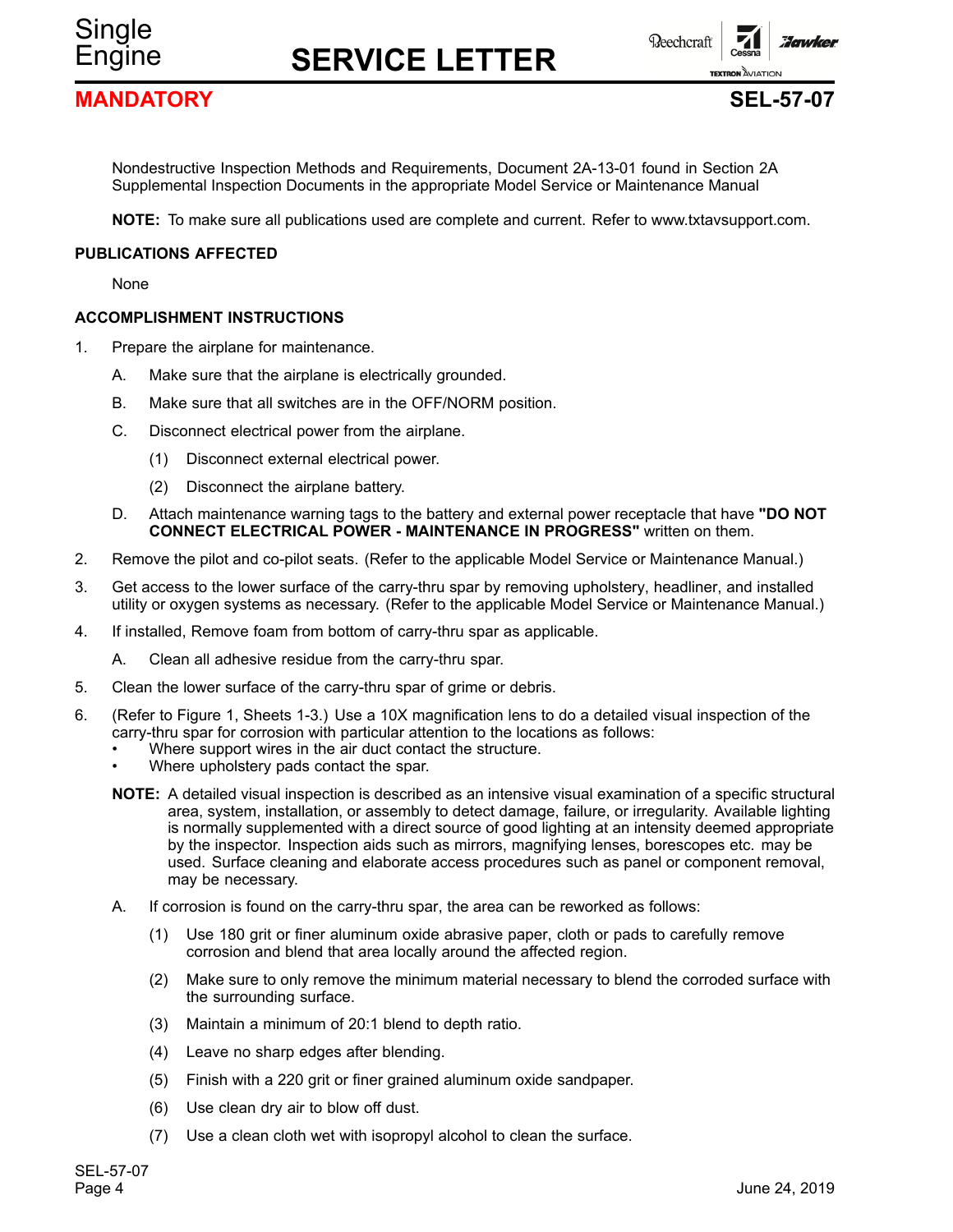



## **MANDATORY SEL-57-07**

- (8) Measure the blended area and contact Textron Aviation Structures with the dimension of blended area for evaluation. (Refer to the Carry-Thru Spar Inspection Report for contact information.)
- (9) Complete the eddy current inspection, go to Step 7.
- B. If no corrosion is found on the carry-thru spar, complete the eddy current inspection, go to Step 7.
- 7. (Refer to Figure 1, View A-A.) Do an eddy current inspection of the carry-thru spar as follows: (Refer to 2A-13-01, Nondestructive Inspection Methods and Requirements in the appropriate Model Service or Maintenance Manual.)
	- A. Plan out the inspection process to cover the items listed as follows:
		- • If the eddy current inspection is performed by qualified personnel that are not representing an FAA Certified Repair Station, an A&P Mechanic may supervise the inspection and make the appropriate logbook entry.
		- •Technician must be Level 2 certified.
		- • Eddy current inspection will cover the lower service of the carry-thru spar starting as far outboard on either side as reachable inside the fuselage.
		- •Eddy current inspection will be with <sup>a</sup> 0.125-inch probe.
		- • Technician should use an inspection approach that ensures the entire surface is inspected without gaps.
		- •One example of <sup>a</sup> technique is to inspect small equally spaced sections, no wider than 4 inches.
		- • Inspect one section at time and overlap each section by 0.25-inch. overlap between each section and identify when each section is complete.
		- •Identify when each section is complete to help keep track of progress.
	- B. Review the General Requirements and Eddy Current Inspection sections of 2A-13-01 Nondestructive Inspection Methods and Requirements.
	- C. Calibrate the eddy current instrument Impedance Plane. (Refer to 2A-13-01, Nondestructive Inspection Methods and Requirements, Section 2. Eddy Current Inspection.)
	- D. Eddy current scan the surface with an 0.125-inch diameter surface pencil probe at 200 kHz.
		- •Scan direction must be with an inboard to outboard direction.
		- • Use of <sup>a</sup> non-metallic straight edge as <sup>a</sup> guide will help ensure there is not <sup>a</sup> fore-aft motion of the probe.
		- • Probe one small section of only <sup>a</sup> couple of inches at <sup>a</sup> time, recommend no wider than 4-inches.
		- •Move the probe in 0.125-inch increments.
		- •Overlap each section by 0.25-inch.
		- •Use of <sup>a</sup> slow controlled methodical process to make sure the entire surface is covered.
		- (1) Start the inspection in the center of the carry-thru spar and work from inboard to outboard in small methodically controlled sections with <sup>a</sup> 0.25-inch overlap until as far outboard as reachable inside the fuselage then repeat the process for the other half of the carry-thru spar.
		- (2) Look for <sup>a</sup> sharp response of 10-percent screen height or more may indicate corrosion or fatigue cracking or both.
	- E. If you find one or more cracks, further flight is **NOT** permitted. You must replace the carry-thru spar before further flight.
	- F. Provide the results of the detailed visual and eddy current inspections to Textron Aviation, Structural Repair. Use the Carry-Thru Spar Inspection Report form and pictures as applicable. Telephone number and email address are provided on the form.

**NOTE:** The Carry-Thru Spar Inspection Report form must be sent to Textron Aviation, Structural Repair to report all conditions, cracks, corrosion, or no cracks or no corrosion.

- 8. If there has been rework, apply Color Chemical Film Treatment to the bare aluminum surface.
- 9. If there has been rework, apply Corrosion Resistant Epoxy Primer to all bare metal.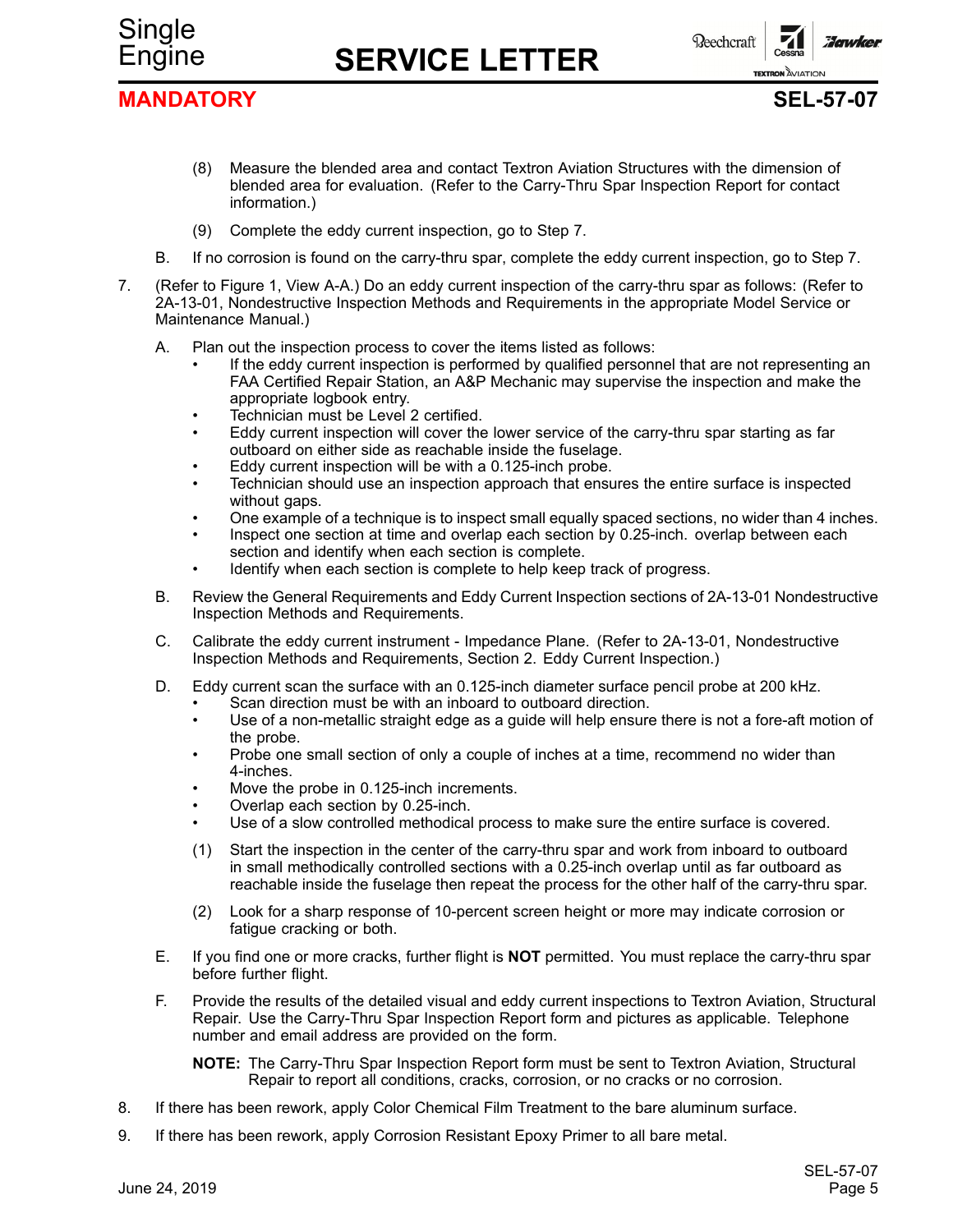**Beechcraft** 

# **MANDATORY SEL-57-07**

Single

**TEXTRON** AVIATION

**Florunkey** 

- 10. Apply Corrosion Inhibiting Compound (CIC) to the entire lower surface of the carry-thru spar that is accessible in the fuselage as follows: (Refer to SEL-51-01 Standard Practices - Structures - Use of Corrosion Inhibiting Compounds.)
	- **NOTE:** SEL-51-01 is <sup>a</sup> resource that provides additional detailed information about the application process of CIC such as equipment, facility, cleaning, masking, and application processes.
	- A. Mask areas around the carry-thru spar areas to prevent over spray of the CIC.
	- B. Spray aerosol with extension tube to minimize over spray.
	- C. Apply the CIC in one full wet coat.
	- D. Apply CIC to the full lower surfaces of the carry-thru spar.
	- E. Some sag/run is acceptable. A spot of significant sag/run needs to be cleaned by MPK (methyl propyl ketone) wiping and the CIC shall be reapplied.
	- F. Wet film thickness of CIC is approximately 1 to 2 mils for Cor-Ban 23.

**NOTE:** The coating should be tack-free after two to three hours.

- G. After the CIC coating is tack-free, remove the masking from around the application area.
- H. Let the CIC coating cure with <sup>a</sup> minimum cure temperature no less than 50 degrees F.
- 11. Install removed utility systems, oxygen systems, headliner and upholstery that was removed to access the carry-thru spar. (Refer to the applicable Model Service or Maintenance Manual.)
- 12. Install the pilot and co-pilot seats. (Refer to the applicable Model Service or Maintenance Manual.)
- 13. Remove the maintenance warning tags and connect the airplane battery.
- 14. Make an entry in the airplane logbook that states compliance and method of compliance with this service document.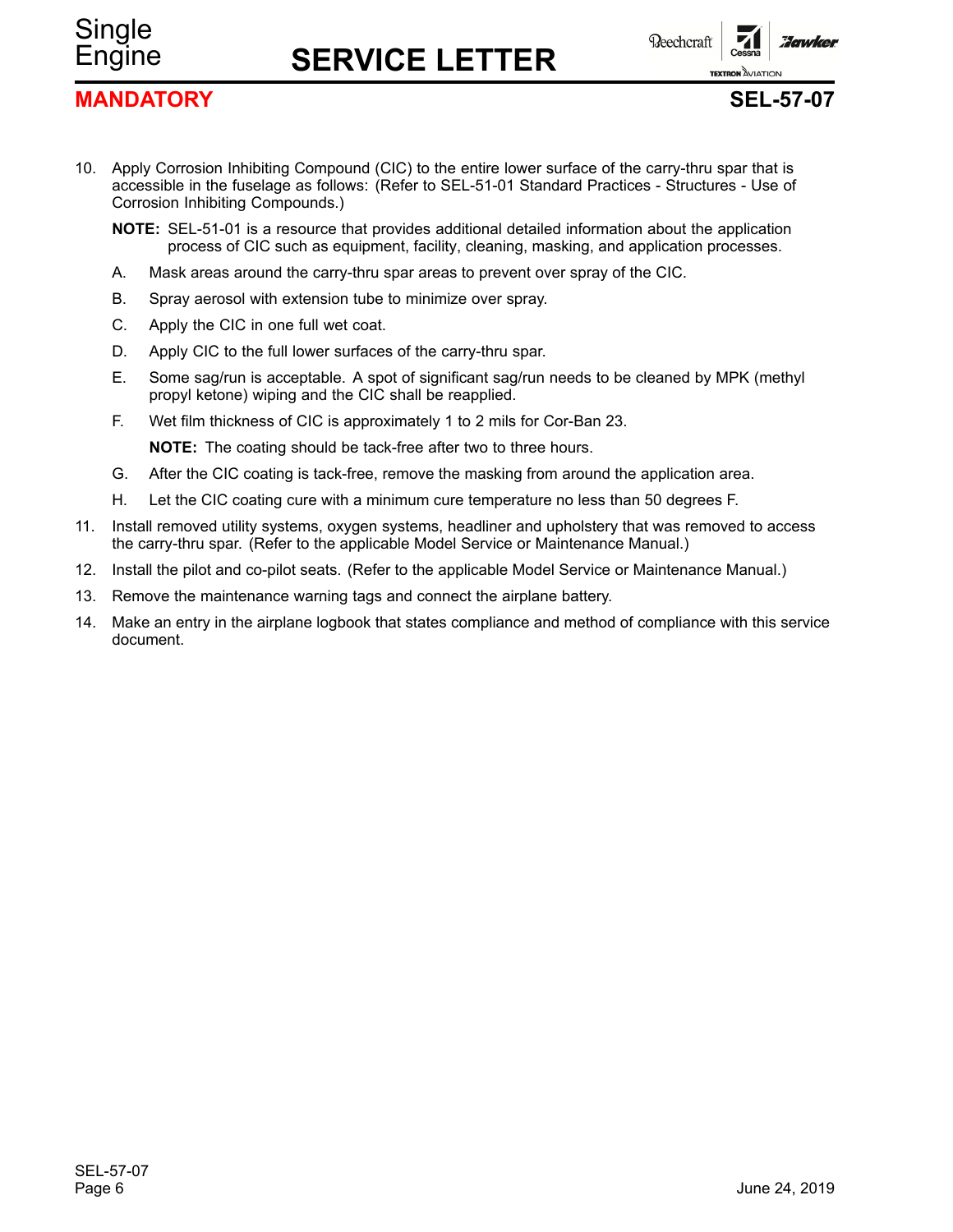

Beechcraft **Hawker TEXTRON AVIATION** 

# **MANDATORY SEL-57-07**





0510T1035<br>A1210X1037

## Figure 1. Carry-Thru Spar Inspection (Sheet 1)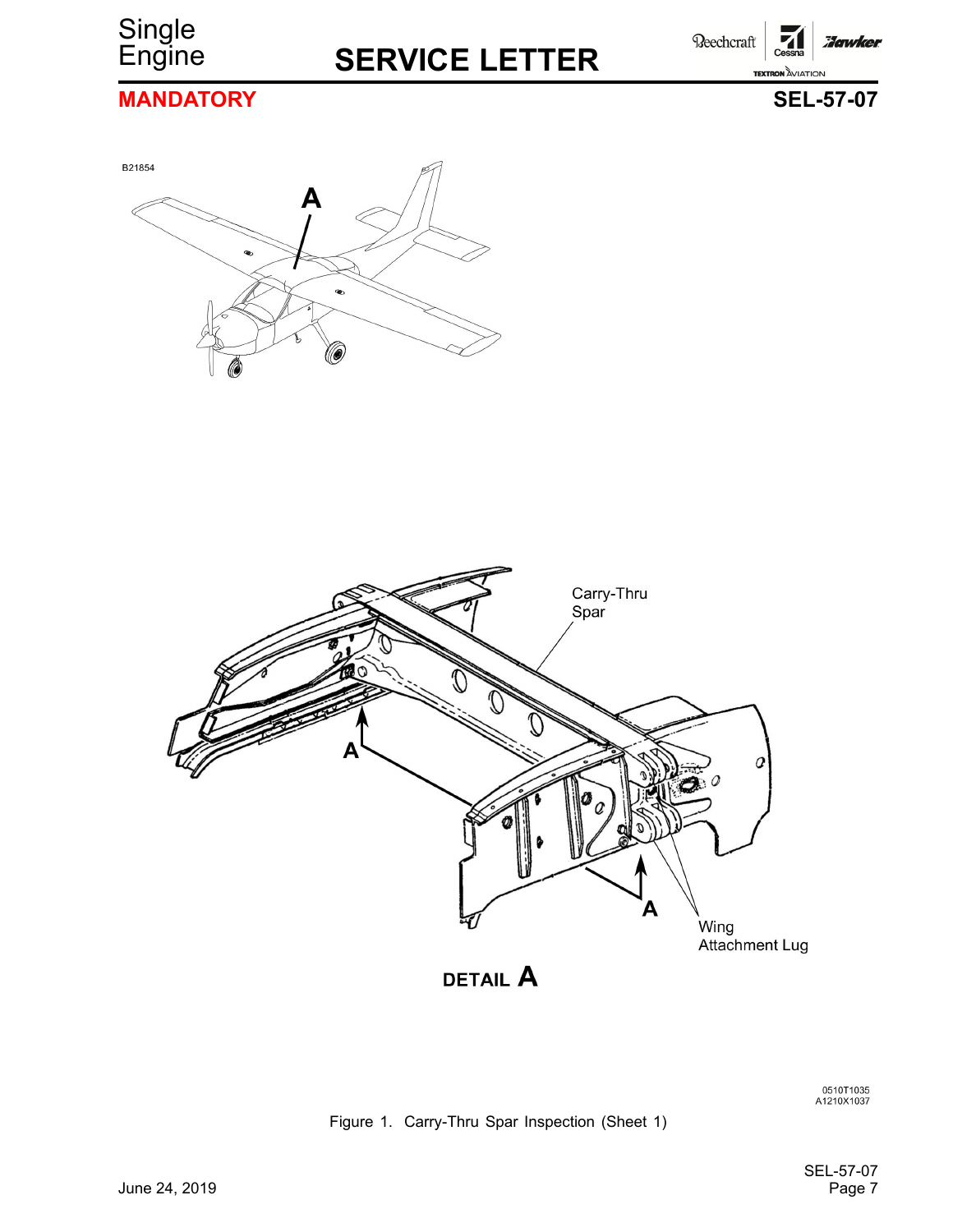# **Single**

# Engine **SERVICE LETTER**

**Reechcraft** 

## Hawkel **TEXTRON** AVIATION

## **MANDATORY SEL-57-07**

B21855



**VIEW A-A** View Looking Up at Lower Surface of the Carry-Thru

NOTE: Eddy Current Pencil Probe motion of travel is center to outboard while working small equally spaced overlapping sections. Illustration shows equally spaced sections as an example. The Eddy Current Inspection will cover the entire lower surface of the carry-thru spar that is accessible inside the fuselage.

2110068-1

Figure 1. Carry-Thru Spar Inspection (Sheet 2)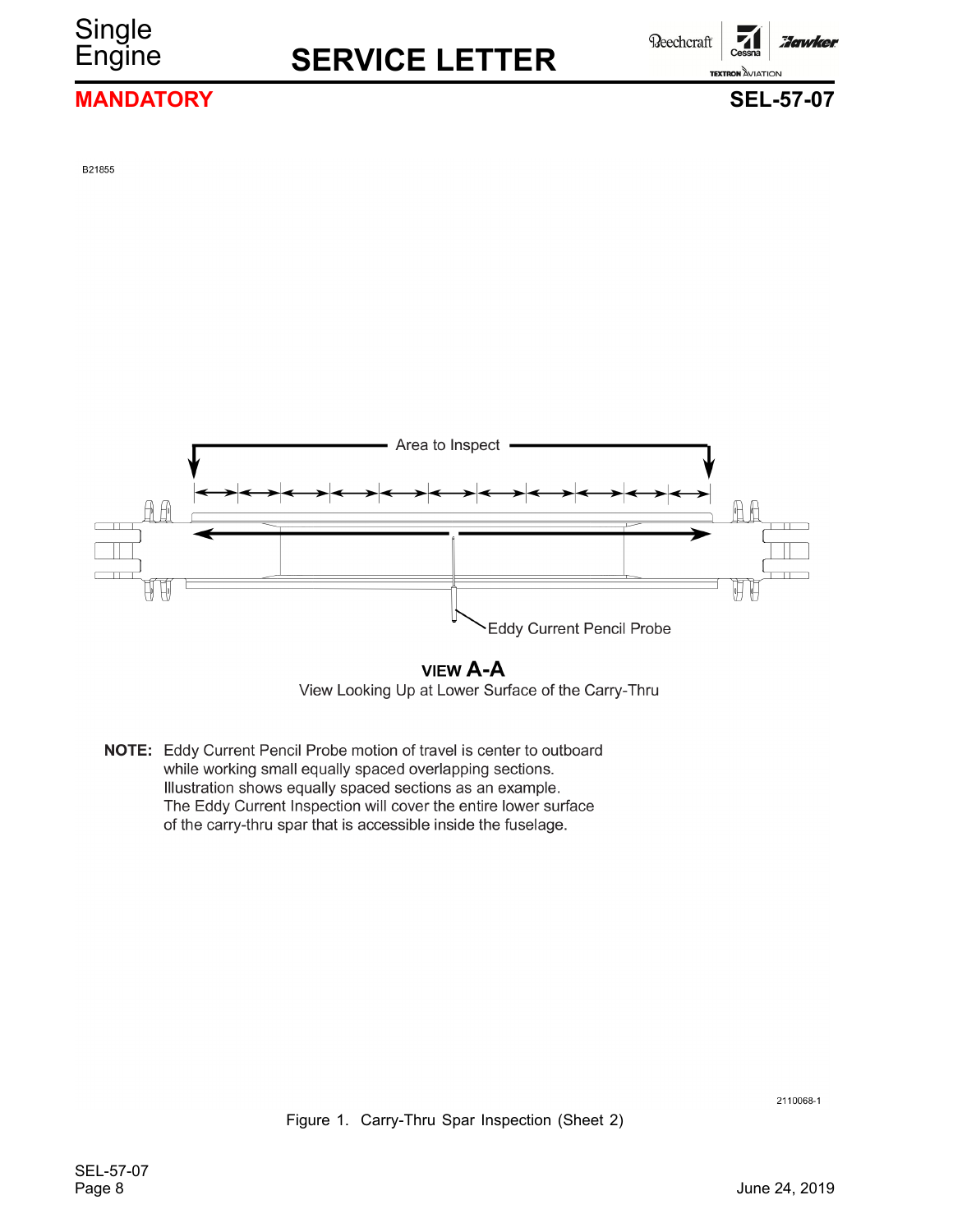

Beechcraft **Hawker TEXTRON** AVIATION

# **MANDATORY SEL-57-07**

B21856



Corrosion on Lower Surface of Carry-Thru Spar

NOTE: Image not to scale.

Figure 1. Carry-Thru Spar Inspection (Sheet 3)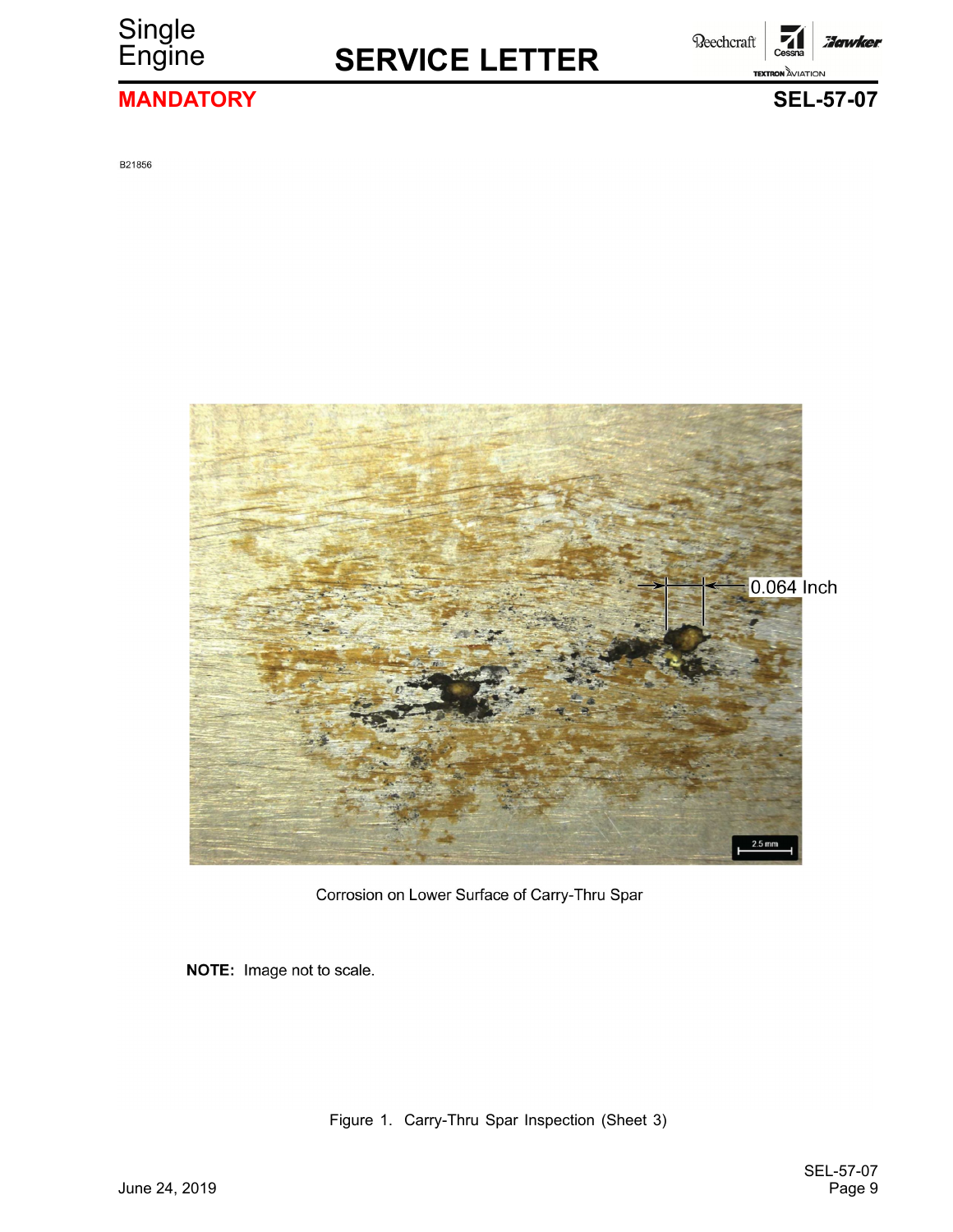

**MANDATORY SEL-57-07**

**TEXTRON AVIATION** 

Beechcraft

**Hawker** 

**MATERIAL INFORMATION**

No parts are required to complete this service document.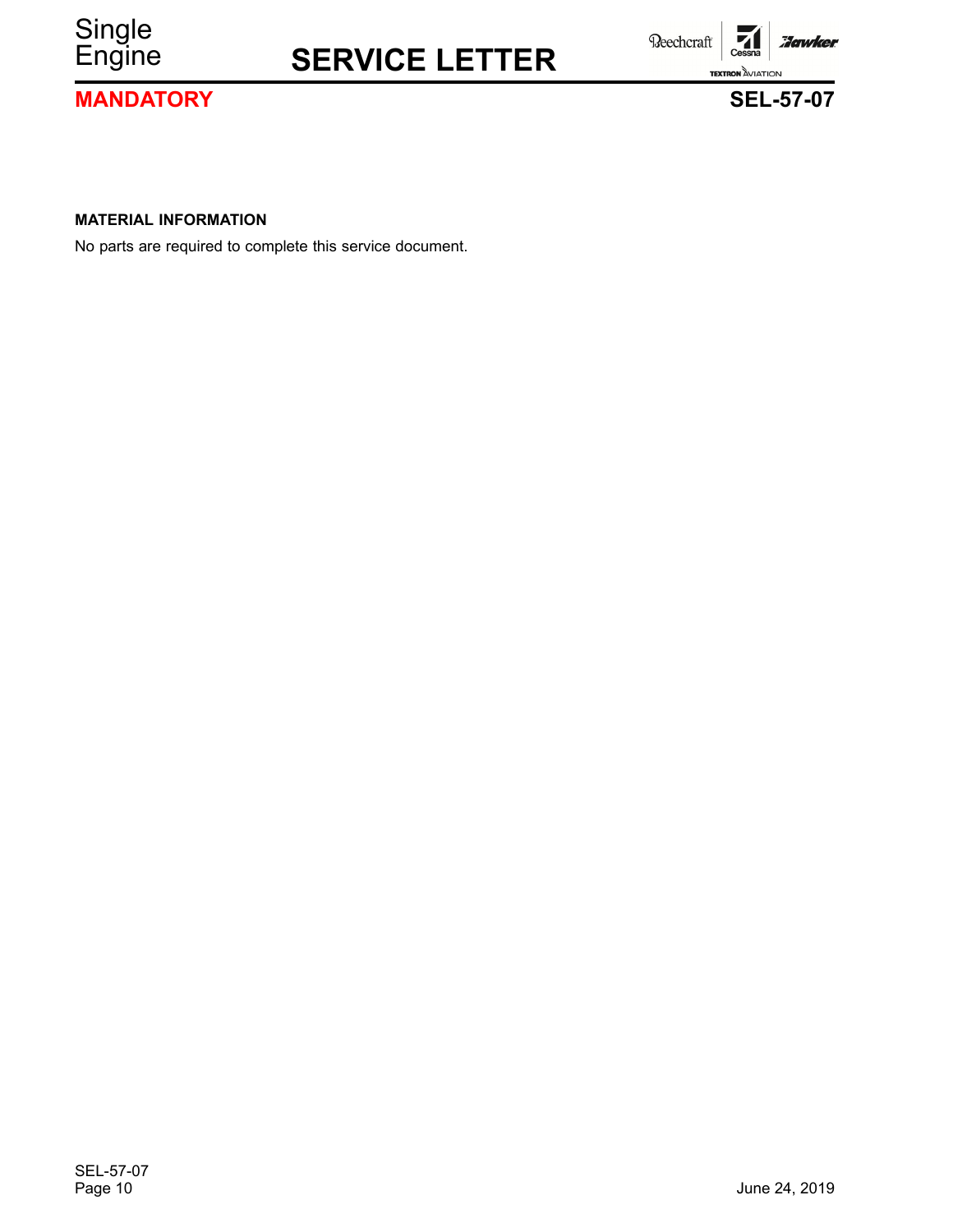# Single<br>Engine

# Engine **ATTACHMENT**

 $\overline{\phantom{a}}$ Cessna Reechcraft **Hawker TEXTRON AVIATION** 

# **MANDATORY SEL-57-07**

| <b>CARRY-THRU SPAR INSPECTION REPORT</b>                                                                                         |                                |  |  |
|----------------------------------------------------------------------------------------------------------------------------------|--------------------------------|--|--|
| To:                                                                                                                              | Page: 1 of __ Pages            |  |  |
| <b>Wichita Citation Service Center</b>                                                                                           | Includes this cover sheet      |  |  |
| Attn: Team Structures                                                                                                            |                                |  |  |
| 2121 S. Hoover Rd                                                                                                                |                                |  |  |
| Wichita, Kansas 67209                                                                                                            |                                |  |  |
| Phone Number: 316-517-6061                                                                                                       |                                |  |  |
| email: csstructures@txtav.com                                                                                                    |                                |  |  |
| From:                                                                                                                            | Registration No.:              |  |  |
| Date:                                                                                                                            | Total Time in Service (Hrs.):  |  |  |
| Airplane Serial Number:                                                                                                          |                                |  |  |
| Owner's Name:                                                                                                                    | Facility Name:                 |  |  |
| Owner's Address:                                                                                                                 | Facility Address:              |  |  |
|                                                                                                                                  |                                |  |  |
|                                                                                                                                  |                                |  |  |
| Owner's Phone Number:                                                                                                            | Phone Number of Facility:      |  |  |
| Owner's Fax Number:                                                                                                              | Fax Number of Facility:        |  |  |
|                                                                                                                                  |                                |  |  |
| Please provide detailed and dimensioned descriptions of any crack(s) or corrosion. Attach pictures to<br>this form as necessary. |                                |  |  |
| Comments/Notes:                                                                                                                  | Cracks: Yes No (Circle One)    |  |  |
|                                                                                                                                  | Corrosion: Yes No (Circle One) |  |  |
|                                                                                                                                  | Airplane Operation:            |  |  |
|                                                                                                                                  | Severe Yes No (Circle One)     |  |  |
|                                                                                                                                  | Typical Yes No (Circle One)    |  |  |
|                                                                                                                                  | Unknown Yes No (Circle One)    |  |  |
|                                                                                                                                  |                                |  |  |
|                                                                                                                                  |                                |  |  |
|                                                                                                                                  |                                |  |  |
|                                                                                                                                  |                                |  |  |
|                                                                                                                                  |                                |  |  |
|                                                                                                                                  |                                |  |  |
|                                                                                                                                  |                                |  |  |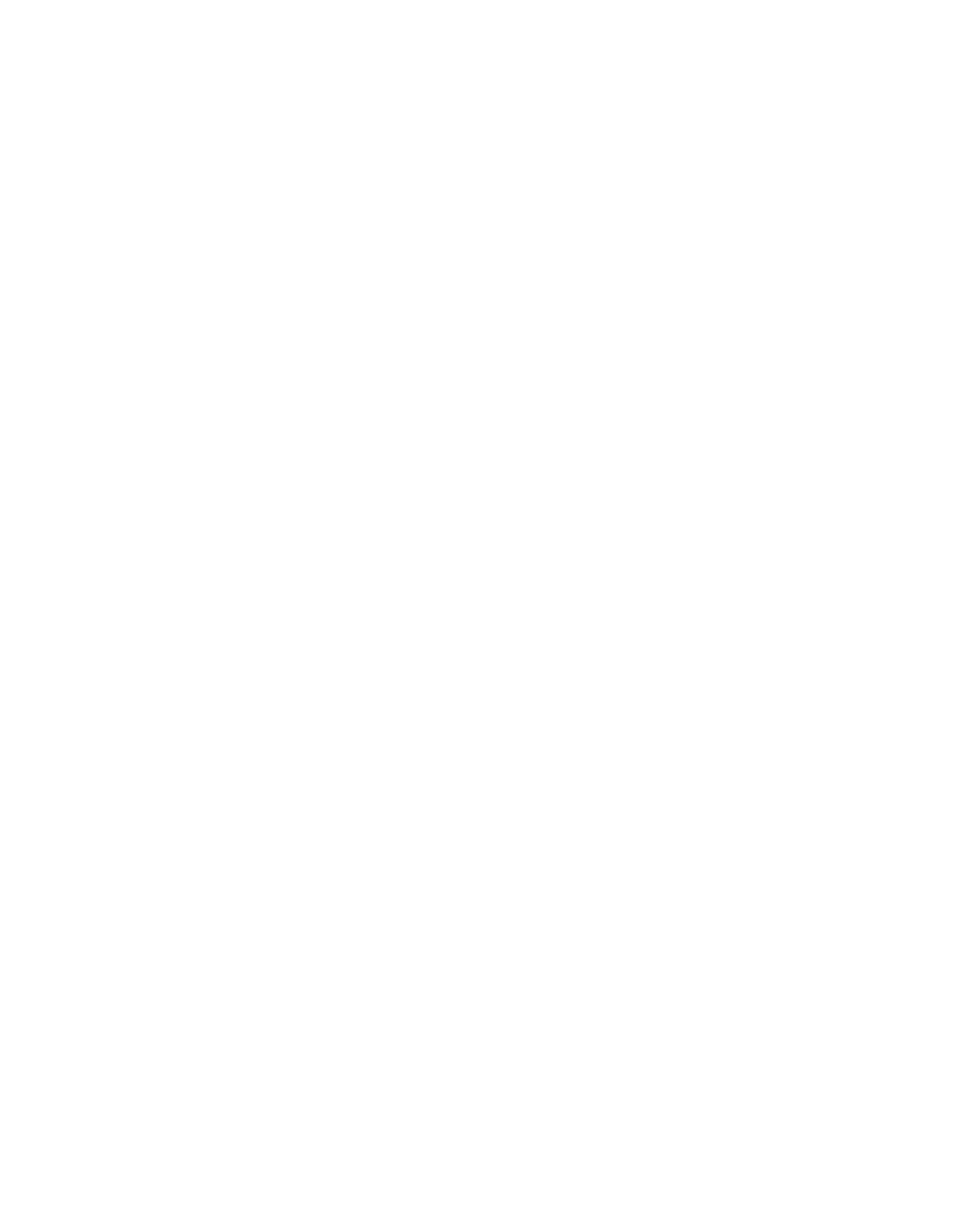

**SEL-57-07**

## **TITLE**

WINGS - MODEL 177 CARRY-THRU SPAR ONE-TIME EDDY CURRENT INSPECTION

**TO:**

•

Cessna Model 177 Aircraft Owner

#### **REASON**

The carry-thru spar can develop corrosion and cracks. Corrosion can propagate and lead to crack development. A crack in the carry-thru spar can develop to a point that the carry-thru spar can have structural failure that can result in subsequent loss of airplane control and/or wing separation.

Non-compliance with this service letter may result in undetected crack(s) in the carry-thru spar, which can result in structural failure of the carry-thru spar.

### **COMPLIANCE**

**WARNING: The Carry-Thru spar inspection presented in this service letter applies to airplanes listed in the Effectivity Section. The compliance time is for unmodified airplanes, and represents the maximum allowable time. Airplanes that have been modified to alter the airplane design, gross weight, or airplane performance, may need to inspect sooner. Examples of common supplemental type certificates (STC's) include vortex generators, wing cuffs, STOL kits, wing tips, and add-on wing fuel tanks. Contact the STC holder for revised inspection intervals.**

MANDATORY. This service document must be accomplished within 10 flight hours from date of receipt as follows:

**NOTE:** Refer to the applicable service and maintenance manual, Section 2A-10-00, Inspection Time Limits - Structure for <sup>a</sup> description of SEVERE and TYPICAL usage environment to determine the correct usage criteria for the airplane.

If the history of the airplane operation is unknown, use the SEVERE usage as <sup>a</sup> determination for flight hours compliance.

#### **For airplanes flown in SEVERE Usage as defined in Section 2A-10-00:**

- • Airplanes that have more than 2,500 flight hours must accomplish this document within 10 flight hours.
- • Airplanes that have less than 2,500 flight hours must accomplish this document within 10 flight hours upon reaching 2,500 flight hours.
- • It is acceptable to accomplish this service document before 2,500 hours to align with <sup>a</sup> scheduled maintenance event or inspection.
- • **For airplanes flown in TYPICAL Usage as defined in Section 2A-10-00:**
	- • Airplanes that have more than 15,000 flight hours must accomplish this document within 10 flight hours.
	- • Airplanes that have less than 15,000 flight hours must accomplish this document within 10 flight hours upon reaching 15,000 flight hours.
	- • It is acceptable to accomplish this service document before 15,000 flight hours to align with <sup>a</sup> scheduled maintenance event or inspection.

| June 24, 2019 | Page 1 of 2 |
|---------------|-------------|
|---------------|-------------|

SEL-57-07

Textron Aviation Customer Service, P.O. Box 7706, Wichita, KS 67277, U.S.A. 1-316-517-5800

This document contains technical data and is subject to U.S. export regulations. This information has been exported from the United States<br>in accordance with export administration regulations. Diversion contrary to U.S. la

COPYRIGHT © 2019